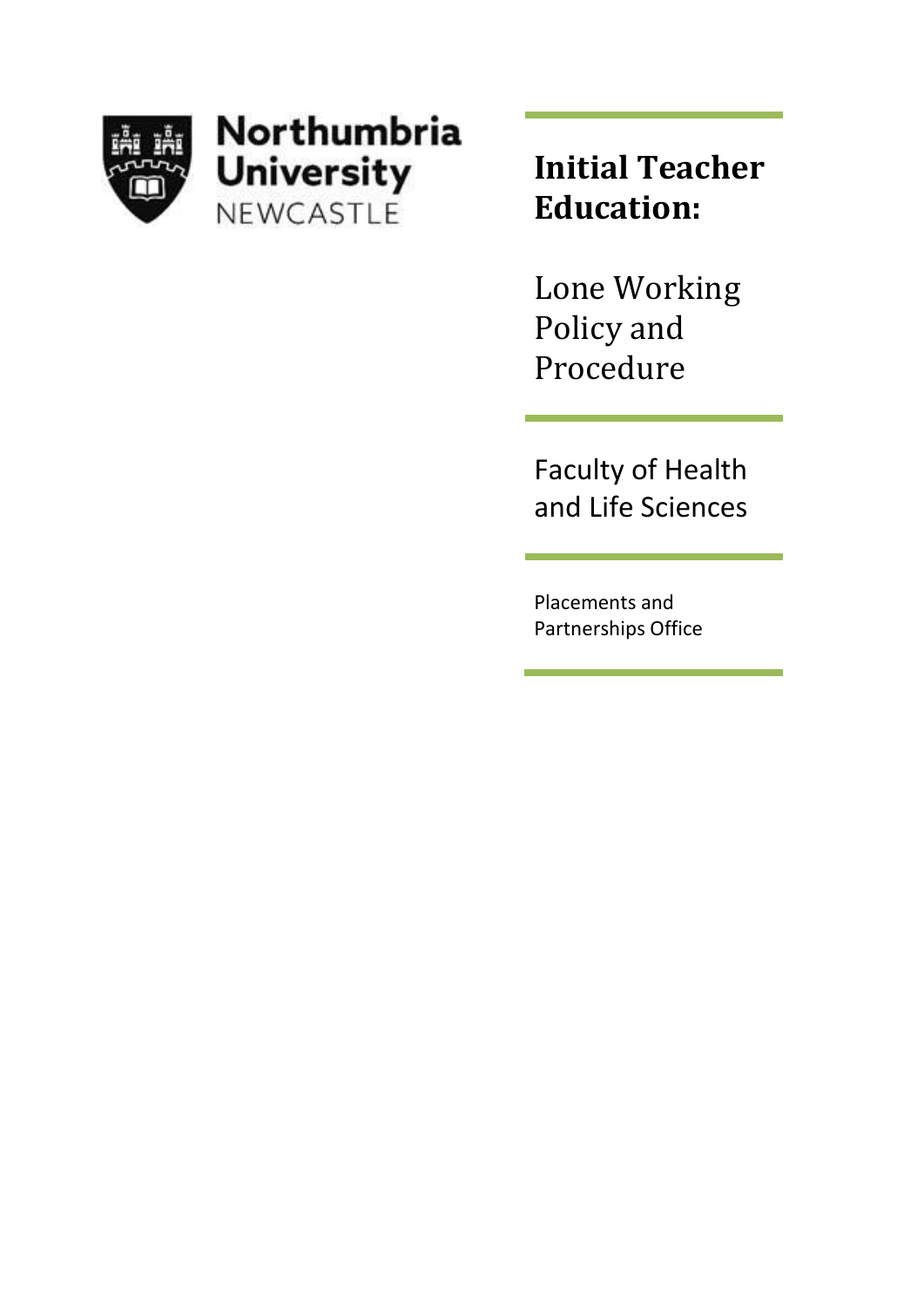## **1. INTRODUCTION**

This policy is designed to provide guidance on the management and supervision of students in working alone or unsupervised when allocated to practice placements.

It is normally a requirement of professional awarding/accrediting bodies that students are required to be under the direct supervision of a School based tutor/University Link Tutor who is a professional in the same discipline in which the student is aiming to qualify when allocated to placements in educational settings, as part of their programme of study.

Direct supervision is particularly important for inexperienced students during the initial stages of their programme and should apply equally to students approaching qualification. However, it is recognised that the specific learning outcomes/competencies required of some programmes of professional preparation, require students to be exposed to more challenging experiences and learning opportunities to facilitate the acquisition of professional skills. In some instances this may require students to either work alone or with minimal supervision.

#### **2. POLICY STATEMENT**

This policy aims to provide specific guidance on the management of such situations in order to minimise risk and safeguard the student, their pupils and placement providers.

Examples might include:

Students working on their final assessed placement during the latter stages of their programme will have sole charge of the class and be on their own in the classroom for extended periods of time. In this case there is minimal supervision.

This policy is not designed to replace those of placement providers, but should be read and interpreted in the context of whatever policy regarding Lone Workers is currently being adopted within placement provider organisations and their associated organisations. The policy for Lone Working on Placement should also be read in the context of Northumbria University Lone Working Policy.

The purpose of this policy is to assist decision making and the ongoing management of those situations where a student with the agreement of their School based tutor /University Link Tutor is pursuing a learning opportunity where indirect or arms length supervision is a requirement of the programme and is needed to support achievement of pre-determined learning outcomes/competencies.

**In the event that an untoward incident occurs during a period of lone working, the student must immediately inform the School based tutor or the University Link Tutor.**

## **3. PROCEDURE**

Risk assessment of lone working should include consideration of any risk to the student, pupil, other workers, other agencies and the organisation providing the practice placement environment.

Consideration must be given to student welfare and safety when travelling alone to and from the educational placement premises. Strategies should be initiated to reduce/minimise risk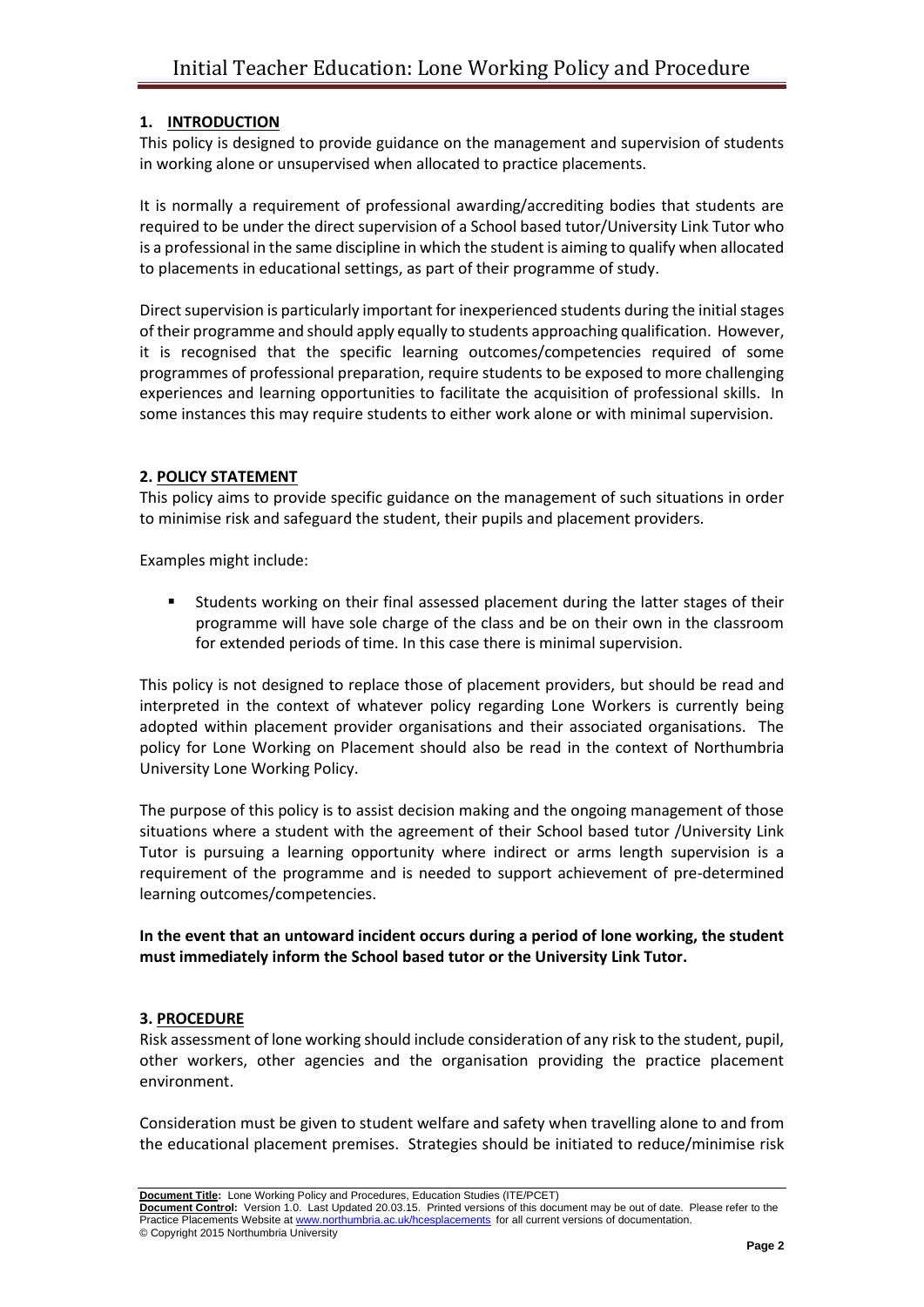or harm. This is especially important if the student is using public transport or on placement during winter time when dark mornings/evenings may mean the student is potentially more vulnerable.

The student should be made aware of any strategies for seeking help in an emergency and processes and procedures for who to inform.

The guidance outlined in this policy applies to all settings where Education Studies (ITE/PCET) students are allocated to practice placements as part of their programme of study. See **Appendix 1 Flowchart** – Process for approving and managing situations where students on placement may be required to work alone or at arms length.

#### **3.1 Guidance for Educational Placement Settings Facilitators and Mentors**

Indirect supervision or lone working in the pursuit of professional learning is a sanctioned event by the appropriate School based tutor/ University Link Tutor and should be negotiated with the student.

The student must be given prior access to the Lone Worker policies for the placement organisation (if there is one) and made aware of any health and safety requirements that apply in the practice setting. The student must be able to seek clarification and be given the opportunity to practise under supervision any safety or other intervention techniques that may be required before undertaking such activities unsupervised.

If in doubt about the value of the planned experience to the student's professional development, placement co-ordinators, School based tutors /University Link Tutors, are advised to discuss the proposal with the relevant Placement coordinator at the university and Programme Leader for the programme of study the student is following or their Professional Tutor. If this is not possible, contact should be made with the Director of Practice Placements at the Faculty of Health and Life Sciences Practice Placement Office, on 0191–2156052.

As in all practice placements students are under the supervision of a qualified member of staff at all times. This can be direct or indirect and the level of supervision is determined by:

- **(a)** The students' stage of training
- **(b)** The students' capability/previous experience
- **(c)** The type and nature of the skills being developed

**(d)** Qualified staffs' knowledge of the pupils and the situation and potential risks involved in lone working

In order to develop the skills that are required of a qualified practitioner, the student must be an active participant in practice. However, unaccompanied visits with pupils are not permitted at any time.

## **3.2 Information for students**

- **(a)** The student understands the local policies and procedures for Incident Reporting.
- **(b)** All activities are to promote the students' learning. The student is made aware that he/she can terminate a visit if circumstances change or they feel vulnerable/unsafe.